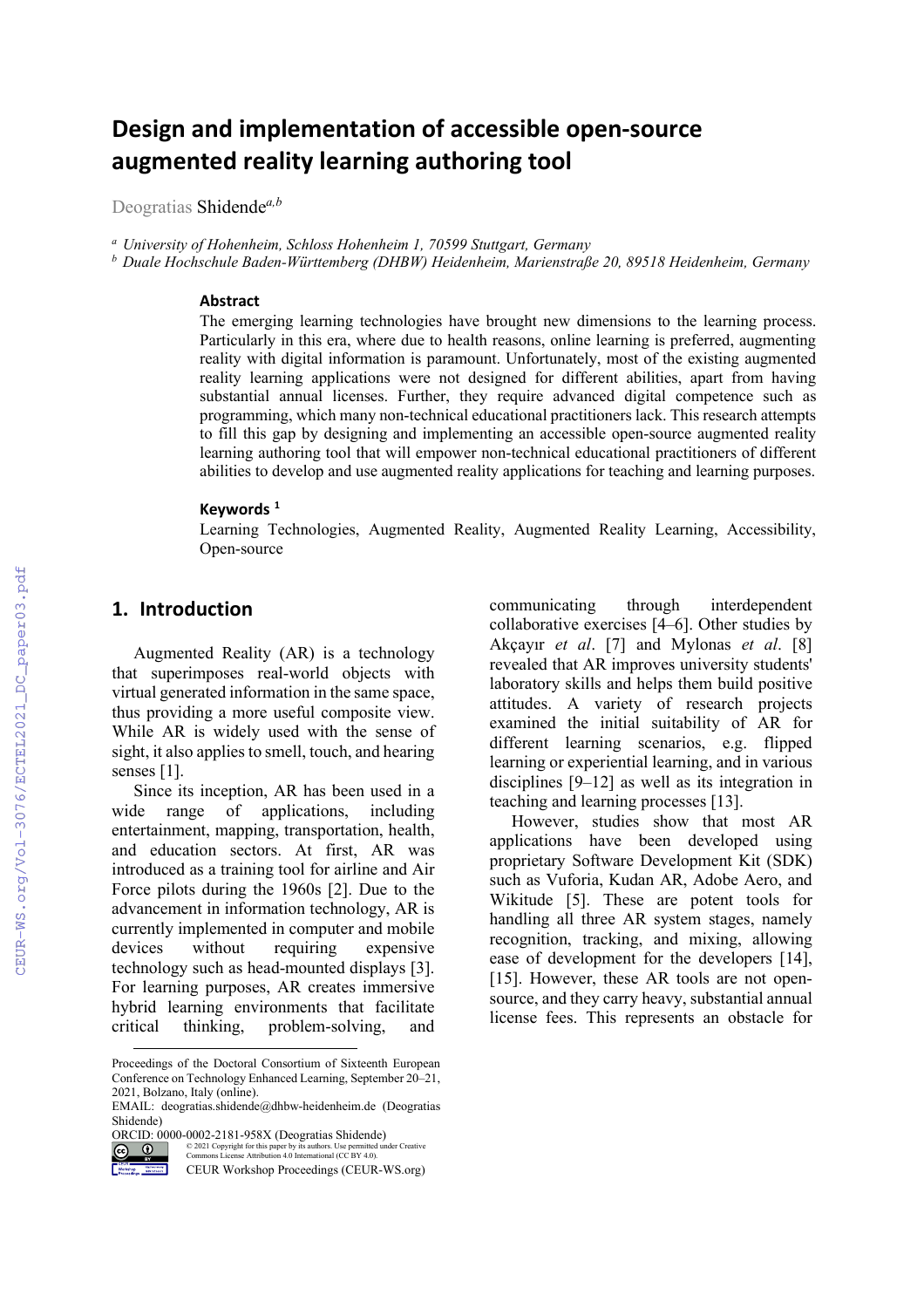many small to mid-sized companies as well as institutions of higher education alike.

In fact, open-source software does not only refer to the availability of source code. Moreover, it designates a broader sense of values that embraces and celebrates open exchange principles, collaborative participation, rapid prototyping, transparency,<br>meritocracy, and community-oriented community-oriented development [16, 17]. By developing an opensource tool, programmers and software users benefit from the control over the tool, training from the communities behind it, security, and stability. Thus, an open-source AR tool will benefit from using existing parts of an opensource learning tool and enhance it for AR authoring. Therefore, it provides an authoring tool available with an open-source license for use and opens for further future development by business partners and other stakeholders.

Research further reveals that few AR applications have been developed by using an open-source library such as ARToolkit, AR.js and DroidAR. With these libraries, programmers are using traditional languages such as c#, c/c++, python, Java and JavaScript to develop AR applications [5, 14]. This means, developing AR applications requires technical knowledge in these programming languages or hiring computer programmers. Unfortunately, many non-technical instructors lack this digital competence [18–20]. Also, it is costly to hire a programmer for mid-sized companies and educational institutions [21]. Furthermore, most of these applications are challenged with usability problems, inadequate technology experience, interface design errors, and technical difficulties [3, 22–24].

World Health Organisation estimates about 15% of the world's population have at least one particular form of disability. This number increases due to increased chronic diseases, ageing, and technology discovery to identify various disabilities [25]. The various forms of disabilities include auditory, cognitive, learning and neurological, physical, speech and visual disabilities. These forms require different approaches and strategies to reduce the obstacles in accessing the AR applications [26]. Most existing AR Learning applications, however, target one form of disability. For example, a multi-sensory AR map targets blind and low vision students [27], whereas MoviLetrando targets Autism Spectrum Disorder students [28]. Other authors dealt with the auditory ability [29], low vision [30] and cognitive support [31]. Unfortunately, research shows that many proprietary and open-source AR applications are not designed for users with different abilities [32–34] and exclude many people who would benefit from these applications.

This research, therefore, aims to use existing open-source libraries and approaches to design and implement an inclusive and accessible AR tool based on an open-source learning environment, such as Moodle. It can be used to author AR learning in different disciplines by users with varying levels of accessibility and in different learning settings, from university classrooms and for on-the-job training.

## **2. Research objectives and questions**

The main objective is to develop an accessible augmented reality learning authoring tool. Specifically, the research aims the following

- 1. To identify the requirements for developing an open-source AR learning authoring tool
- 2. To develop an open-source tool for authoring AR learning, building on an existing OS learning platform.
- 3. To validate the AR authoring tool through authoring a pilot AR learning application

This thesis intends to answer the following main question: How can you design and implement an augmented reality learning authoring tool for a broad audience? The secondary research questions are as follows: -

- 1. What are the requirements for developing an accessible open-source AR learning authoring tool?
- 2. How can we develop an accessible opensource augmented reality learning authoring tool?
- 3. What kind of AR learning applications can be authored with the tool?

### **3. Theoretical framework**

The combination of real-world with multimedia elements is one of the promising technologies in the field of education. This follows from the cognitive theory of multimedia learning, which states that people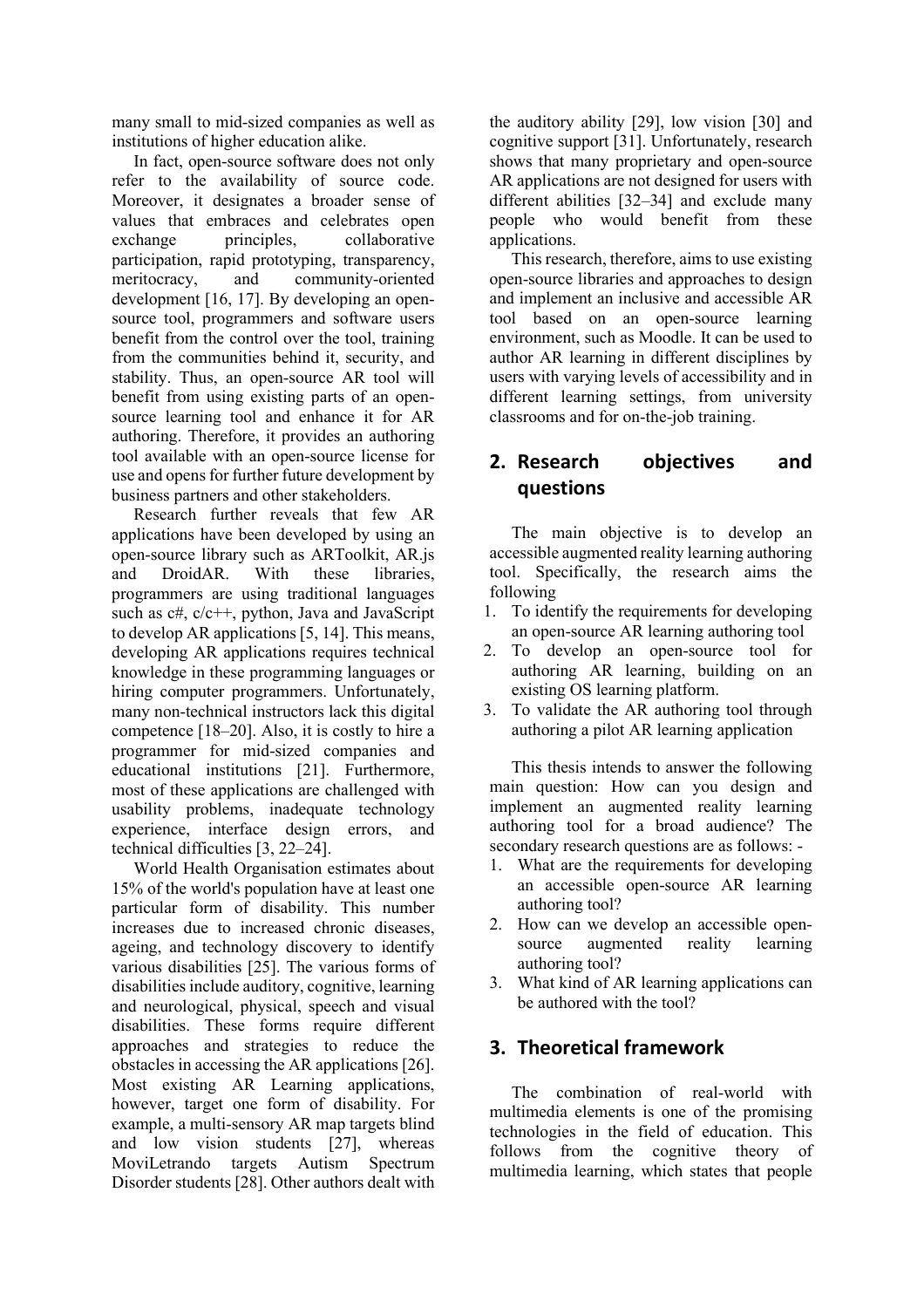learn better when the instruction is given using both words and pictures than words alone [35]. Further, Buchem et al. [36] argue that AR is characterised by various affordances such as embodied, collaborative, and augmentative affordances. These affordances make AR indispensable in a learning environment as it forages helpful information for learners and constructs more profound knowledge.

Though Garzón noted that the effectiveness of AR in learning is medium [33], numerous studies have reported the interaction between learner and AR artefacts is potent in learning. For instance, AR learning has resulted in learning gain and motivation [3, 32, 37, 38], content understanding and retention [32, 39– 41], increased interaction and attention [42, 43], learning efficiency and performance [44, 45] and enhances problem-solving abilities and influence decision making [3, 5].

Various other examples have proved that AR is beneficial in teaching and learning. For instance, Mylonas et al. [8] used AR as a visual aid to teach students how electrical devices consume energy. Fidan and Tuncel [46] integrated AR application with problem-based learning activities to help students understood physics concepts and improve their attitudes towards physics.

Like any other technology, AR is not without challenges and limitations. Alalwan et al. [47] conducted a semi-structured interview with 29 science teachers in a developing country. They found that teachers' competency, proper instructional design and resources were common limitations in AR utilisation. Also, Pellas *et al*. [48] pointed out that teachers could not modify or add content to AR applications. These teachers' incapability might be because most non-technical teachers are at the basiclevel of digital competence [49, 50]. Dirin & Laine [51] found usability problems, when evaluated two mobile AR applications. The usability problems in AR are also reported by other researchers [3, 23, 24]. While the usability problems can be solved through following good design principles, Buchem et al [36] proposes interdisciplinary training to alleviate digital illiteracy among educational practioners.

Accessibility is a concept that ensures a product or service is usable by people with different abilities. Designing for accessibility widens a pool of users, opens equal opportunity for various user types and increases the compatibilities with other devices [52, 53]. Accessibility is more than technical standards, it is also a moral obligation and legal requirement. For instance, European Union directives 2016/2102 directs websites and mobile applications of the public sector to be accessible [54].

Despite its significance, many AR applications do not consider accessibility in the early design stage, or they are dealing with one form of ability. Examples of AR studies with a particular ability are numerous. Mentioning a few are Albouys-Perrois *et al*. [27] implemented a Multi-sensory AR map for blind and low vision students by using text-to-speech, tactile tools, and visual calibrated projector. Antão et al [28] improved the performance and reaction time skills of Autism Spectrum Disorder students using the AR computer game MoviLetrando. In auditory ability, Al-Megren & Almutairi [55] developed a mobile application that uses AR to support literacy among hard of hearing children. Another study employed AR to give cognitive support during assembly tasks [31]. Further, a systematic review by Garzón [33] of 61 selected AR in education settings articles from 2012-2018 revealed that only one paper dealt with the accessibility of AR learning. This finding agreed with previous studies by [32] and [34], whose results showed very few systems designed for users with diverse needs.

However, designing for accessibility is more than considering a particular form of disability; it is adhering to accessibility guidelines and standards such as Web Content Accessibility Guidelines (WCAG 2.1) [56] and IEEE Standard for Augmented Reality Learning Experience Model [57]. In addition, consider XR Accessibility User Requirements [58] and follow developers' guidelines such as the XR Association Developer guide [59], helpful in making an XR application accessible. Thus, the development of an accessible AR authoring tool intends to comply with the mentioned standards, guidelines, and use cases, particularly level AA of WCAG 2.1.

Open-source is both a legal term and a development model [60]. Legally, it is governed by an open-source license, a license that is approved by Open Source Initiative (OSI). This license gives the software users the legal power of using, inspecting, modifying and distributing the software source code. These rights are outlined in the ten characteristics of the Open-Source Definition (OSD) [60, 61].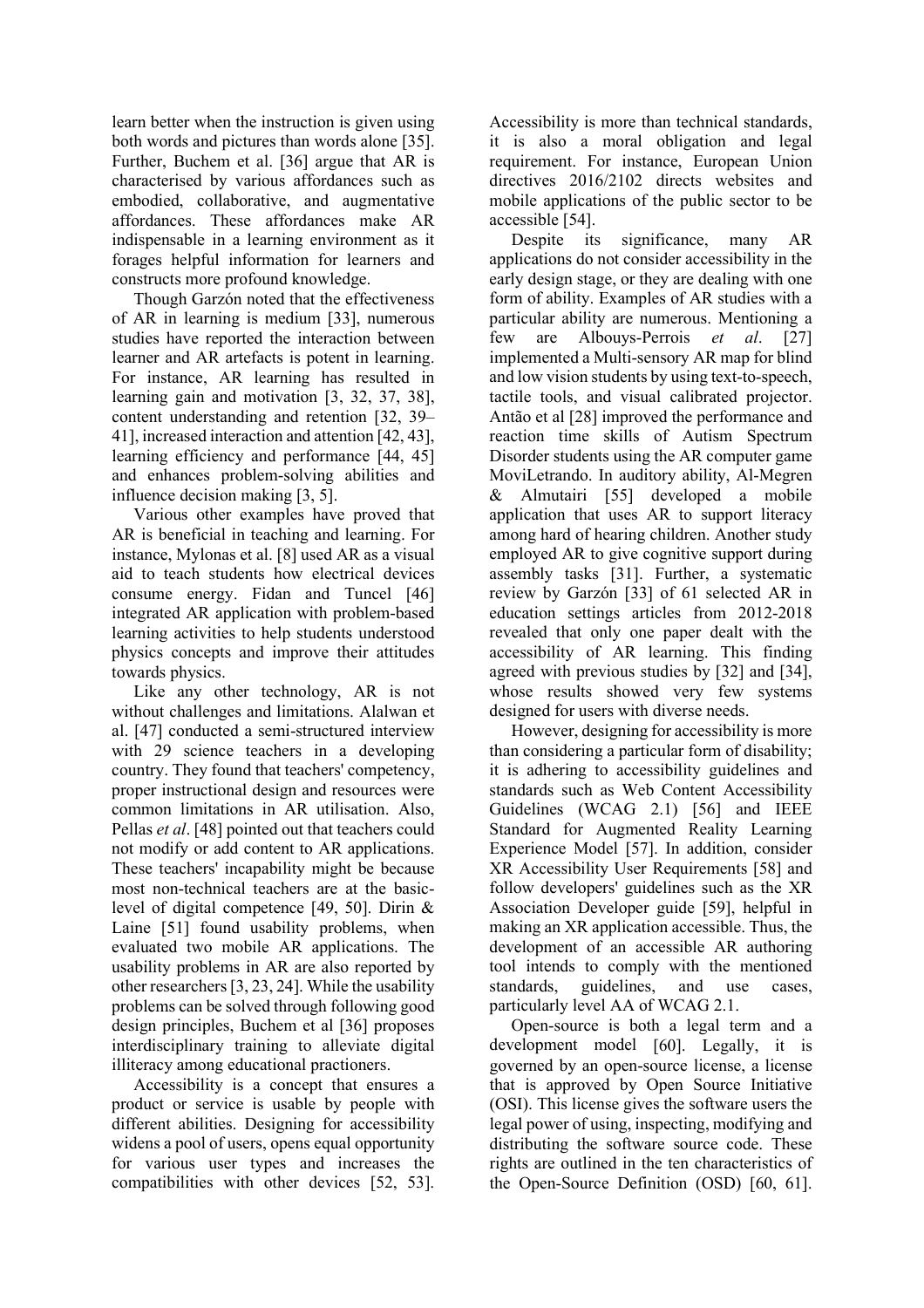Whether the open-source software will be free of charge or not will depend on the adopted business model and the open-source license used [62].

As a development model, Open-source can be developed in a distributed manner with developers scattered geographically and organisationally [63]. This peer-reviewed manner of development can foster different organisations, such as Universities and companies, to cooperate in producing reliable, cheaper, and faster-delivery software [64]. AlMarzouq et al. [60] argued that the quality of open-source software depends on license, community, and development process. The<br>license, for instance, decides which license, for instance, decides which components to use and encourages or discourages community participation. While the motivated community is essential, the development process determines feedback speed and the review process. Thus, this study intends to adopt an Open-Source license that will enable partner universities and companies to participate in the development of accessible AR learning tool.

## **4. Research methods**

This research aims to design and implement an accessible open-source augmented reality learning authoring tool for non-technical instructors with different levels of abilities. The guiding research methods will be Design-based Research (DBR) blended with Agile Methodology in Scrumban (AMS). While various researchers have successfully used DBR to develop learning interventions [65–67], AMS is an effective project management methodology in information systems development [65]. Both DBR and AMS are iterative and involve practitioners from the early stages of problem analysis to product acceptance. Despite its success, some studies have reported the challenges of DBR. These include researchers' biases [66, 67], the possibility of iterations to exceed available resources [66], and the inapplicability of interventions in different settings [68]. AMS, on another side, has been reported to have a positive influence in both project management knowledge areas and project management triple constraints, i.e. scope, cost and time [69]. Unfortunately, applying AMS to create an intervention without creating knowledge is not

research [70, 71]. Thus, we anticipate that AMS and designed research to develop an intervention can complement each other. Some studies that have hybridised the DBR with agility include Cochrane [72], Cooney [73] and Dass [74].

The research will be carried out in higher learning institutions and partner companies located in Germany and Tanzania. The partner universities and companies will provide both educational practitioners and customers. Like other DBR approaches, we will follow a pragmatic paradigm by using appropriate qualitative and quantitative methods [67, 75] such as surveys, interviews, focus groups, and document reviews.

Further, we will follow the DBR processes as outlined by Plomp [70]. Plomp examined various researches conducted by using DBR and concluded the following three phases. The first phase is preliminary research comprising practical problem analysis, literature review and conceptual or theoretical framework development. The second is the development phase, in which the prototype is iteratively developed as a micro-cycle of the research with formative evaluations. And the last is the assessment phase consisting of summative evaluation to check if the intervention meets the agreed specifications [70, 76]. These three phases are conducted iteratively [71, 77].

The AMS consists of roles, processes and artefacts. The roles are scrum master and scrum team. The activities in the process include kickoff, the meeting to plan the sprint, sprint execution, the daily Scrum and the sprint review meeting. The iteration, also known as a sprint, should be planned such that it is completed in a short time. The last component of AMS is scrum artefacts: these are product backlog, sprint backlog, and burnout charts [65]. Thus, since AMS focus on sprints with small deliverables and direct communication among the partners, it can help adapt quickly to the project unpredictability and become helpful to DBR, as shown by Kastl and Romeike [78] and Confrey [79]. They applied the agile methodology to improve intra-communication, team member cooperation and active participation in the DBR design activities.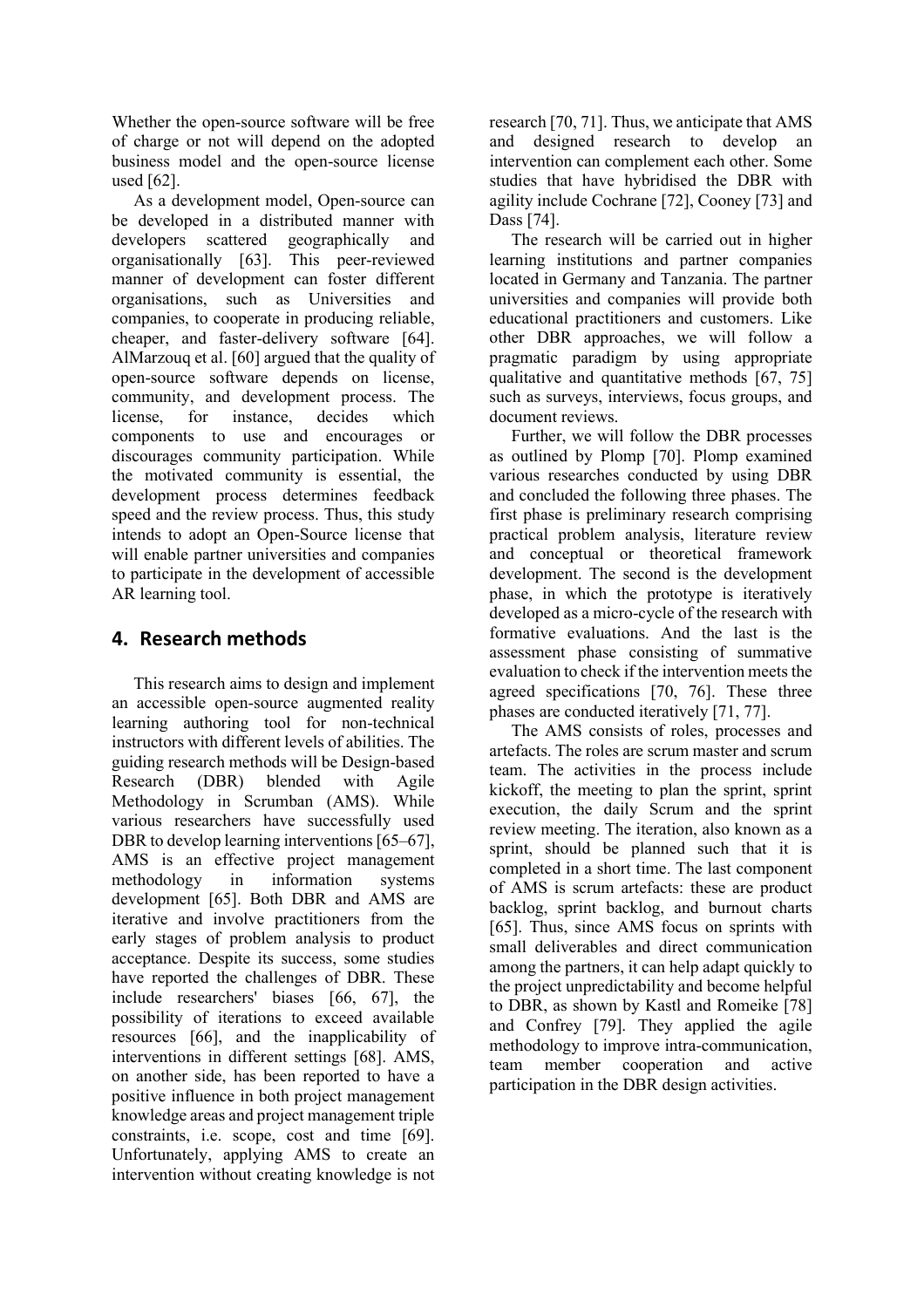### **5. Current status and future work**

This work started in January 2021, and it is currently in the completion of the first phase of DBR, specifically, literature review and framework development.

The next steps to accomplish this work are as follows: - To start the data collection and prototype development, employing AMS in prototype development and conducting the summative evaluation. This will be followed by phase three, which is a summative evaluation of the work. We expect to do two to three iterations of this phase model in the next twelve months.

### **6. Expected contributions**

This research will contribute to the empirical knowledge concerning accessible open-source AR learning. Primarily, it will add knowledge on the usage of open-source libraries and approaches in developing an authoring tool for an AR learning tool. The knowledge will be helpful to researchers, academicians, and other enthusiasts to expand the research and extend the work for different educational and societal needs.

It will provide source code for the accessible environment to create AR resources and thus, contribute an interface for non-technical authors to develop AR learning applications suitable for teaching at universities and on-thejob training. We believe students and teachers will achieve their curricula demands through these AR Learning applications.

### **7. Acknowledgements**

This research work is funded by Baden-Württemberg Cooperative State University (DHBW) through the Innovationsprogramm Forschung (IPF). Specifically, the special thanks go to DHBW Heidenheim, which are hosting the AuReLiA - Augmented Reality Learning and Accessibility research laboratory, the partner company Graustich and the partner university Nelson Mandela African Institution of Science and Technology (NM-AIST) Arusha. The views expressed in this document are authors'; hence the DHBW, NM-AIST and Graustich are not responsible for any information it may contain.

### **8. References**

- [1] R. Azuma, Y. Baillot, R. Behringer, S. Feiner, S. Julier, and B. MacIntyre, 'Recent advances in augmented reality', IEEE Comput. Graph. Appl., vol. 21, no. 6, pp. 34–47, 2001.
- [2] T. Furness, 'Helmet-mounted displays and their aerospace applications', in National Aerospace Electronics Conference, 1969, vol. 1.
- [3] M. Akçayır and G. Akçayır, 'Advantages and challenges associated with augmented reality for education: A systematic review of the literature', Educ. Res. Rev., vol. 20, pp. 1–11, 2017.
- [4] M. Dunleavy, C. Dede, and R. Mitchell, 'Affordances and limitations of participatory augmented reality simulations for teaching and learning', J. Sci. Educ. Technol., vol. 18, no. 1, pp. 7–22, 2009.
- [5] M.-B. Ibáñez and C. Delgado-Kloos, 'Augmented reality for STEM learning: A systematic review', Comput. Educ., vol. 123, pp. 109–123, 2018.
- [6] L. López-Faican and J. Jaen, 'EmoFindAR: Evaluation of a mobile multiplayer augmented reality game for primary school children', Comput. Educ., vol. 149, p. 103814, 2020, doi: 10.1016/j.compedu.2020.103814.
- [7] M. Akçayır, G. Akçayır, H. M. Pektaş, and M. A. Ocak, 'Augmented reality in science laboratories: The effects of augmented reality on university students' laboratory skills and attitudes toward science laboratories', Comput. Hum. Behav., vol. 57, pp. 334–342, 2016.
- [8] G. Mylonas, C. Triantafyllis, and D. Amaxilatis, 'An Augmented Reality Prototype for supporting IoT-based Educational Activities for Energyefficient School Buildings', Electron. Notes Theor. Comput. Sci., vol. 343, pp. 89–101, 2019, doi: 10.1016/j.entcs.2019.04.012.
- [9] S.-C. Chang and G.-J. Hwang, 'Impacts of an augmented reality-based flipped learning guiding approach on students' scientific project performance and perceptions', Comput. Educ., vol. 125, pp. 226–239, 2018.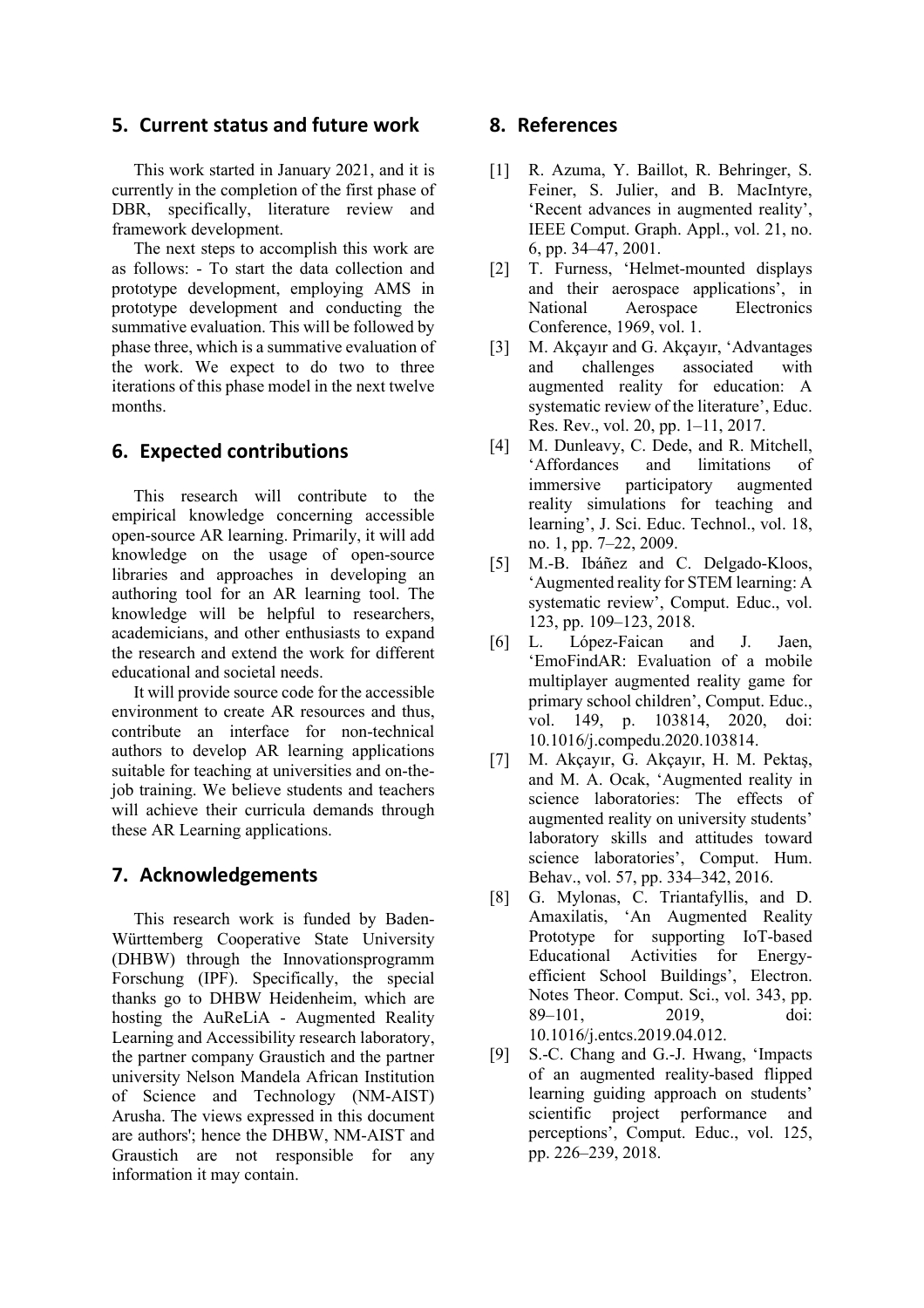- [10] J. A. Frank and V. Kapila, 'Mixed-reality learning environments: Integrating mobile interfaces with laboratory testbeds', Comput. Educ., vol. 110, pp. 88– 104, 2017.
- [11] T.-C. Huang, C.-C. Chen, and Y.-W. Chou, 'Animating eco-education: To see, feel, and discover in an augmented<br>reality-based experiential learning experiential learning environment', Comput. Educ., vol. 96, pp. 72–82, 2016.
- [12] R. Layona, B. Yulianto, and Y. Tunardi, 'Web based augmented reality for human body anatomy learning', Procedia Comput. Sci., vol. 135, pp. 457–464, 2018.
- [13] D. Sampaio and P. Almeida, 'Pedagogical strategies for the integration of Augmented Reality in ICT teaching and learning processes', Procedia Comput. Sci., vol. 100, pp. 894–899, 2016.
- [14] D. Amin and S. Govilkar, 'Comparative study of augmented reality SDKs', Int. J. Comput. Sci. Appl., vol. 5, no. 1, pp. 11– 26, 2015.
- [15] A. Hanafi, L. Elaachak, and M. Bouhorma, 'A comparative Study of Augmented Reality SDKs to Develop an Educational Application in Chemical Field', in Proceedings of the 2nd International Conference on Networking, Information Systems & Security, New York, NY, USA, 2019, pp. 1–8. doi: 10.1145/3320326.3320386.
- [16] F. Joseph, F. Brian, and S. Raymond Eric, 'Understanding open source software development'. Addison Wesley, Pearson Education Book, 2001.
- [17] opensource.com, 'What is open source?' https://opensource.com/resources/whatopen-source.
- [18] R. Colpani and M. R. P. Homem, 'An innovative augmented reality educational framework with gamification to assist the learning process of children with intellectual disabilities', in 2015 6th International Conference on Information, Intelligence, Systems and Applications (IISA), 2015, pp. 1–6. doi: 10.1109/IISA.2015.7387964.
- [19] J. B. Osuna, J. Gutiérrez-Castillo, M. Llorente-Cejudo, and R. V. Ortiz, 'Difficulties in the incorporation of augmented reality in university education: Visions from the experts', J.

New Approaches Educ. Res. NAER J., vol. 8, no. 2, pp. 126–141, 2019.

- [20] S. Tzima, G. Styliaras, and A. Bassounas, 'Augmented Reality Applications in Education: Teachers Point of View', Educ. Sci., vol. 9, no. 2, Art. no. 2, 2019, doi: 10.3390/educsci9020099.
- [21] C. Lytridis and A. Tsinakos, 'Evaluation of the ARTutor augmented reality educational platform in tertiary education', Smart Learn. Environ., vol. 5, no. 1, pp. 1–15, 2018.
- [22] K.-E. Chang, C.-T. Chang, H.-T. Hou, Y.- T. Sung, H.-L. Chao, and C.-M. Lee, 'Development and behavioral pattern analysis of a mobile guide system with augmented reality for painting appreciation instruction in an art museum', Comput. Educ., vol. 71, pp. 185–197, 2014.
- [23] N. Gavish et al., 'Evaluating virtual reality and augmented reality training for industrial maintenance and assembly tasks', Interact. Learn. Environ., vol. 23, no. 6, pp. 778–798, 2015.
- [24] B. S. Hantono, L. E. Nugroho, and P. I. Santosa, 'Meta-Review of Augmented Reality in Education', in 2018 10th International Conference on Information Technology and Electrical Engineering (ICITEE), 2018, pp. 312–315. doi: 10.1109/ICITEED.2018.8534888.
- [25] World Health Organisation, 'World Report on Disability', World Health Organisation, Malta, 2011. [Online]. URL: https://www.who.int/disabilities/world\_r eport/2011/report.pdf
- [26] A. Tesolin and A. Tsinakos, 'Opening Real Doors: Strategies for Using Mobile Augmented Reality to Create Inclusive Distance Education for Learners with Different-Abilities', in Mobile and Ubiquitous Learning: An International Handbook, S. Yu, M. Ally, and A. Tsinakos, Eds. Singapore: Springer, 2018, pp. 59–80. doi: 10.1007/978-981- 10-6144-8\_4.
- [27] J. Albouys-Perrois, J. Laviole, C. Briant, and A. M. Brock, 'Towards Multisensory Augmented Reality Map for Blind and Low Vision People: a Participatory Design Approach', in Proceedings of the 2018 CHI Conference on Human Factors in Computing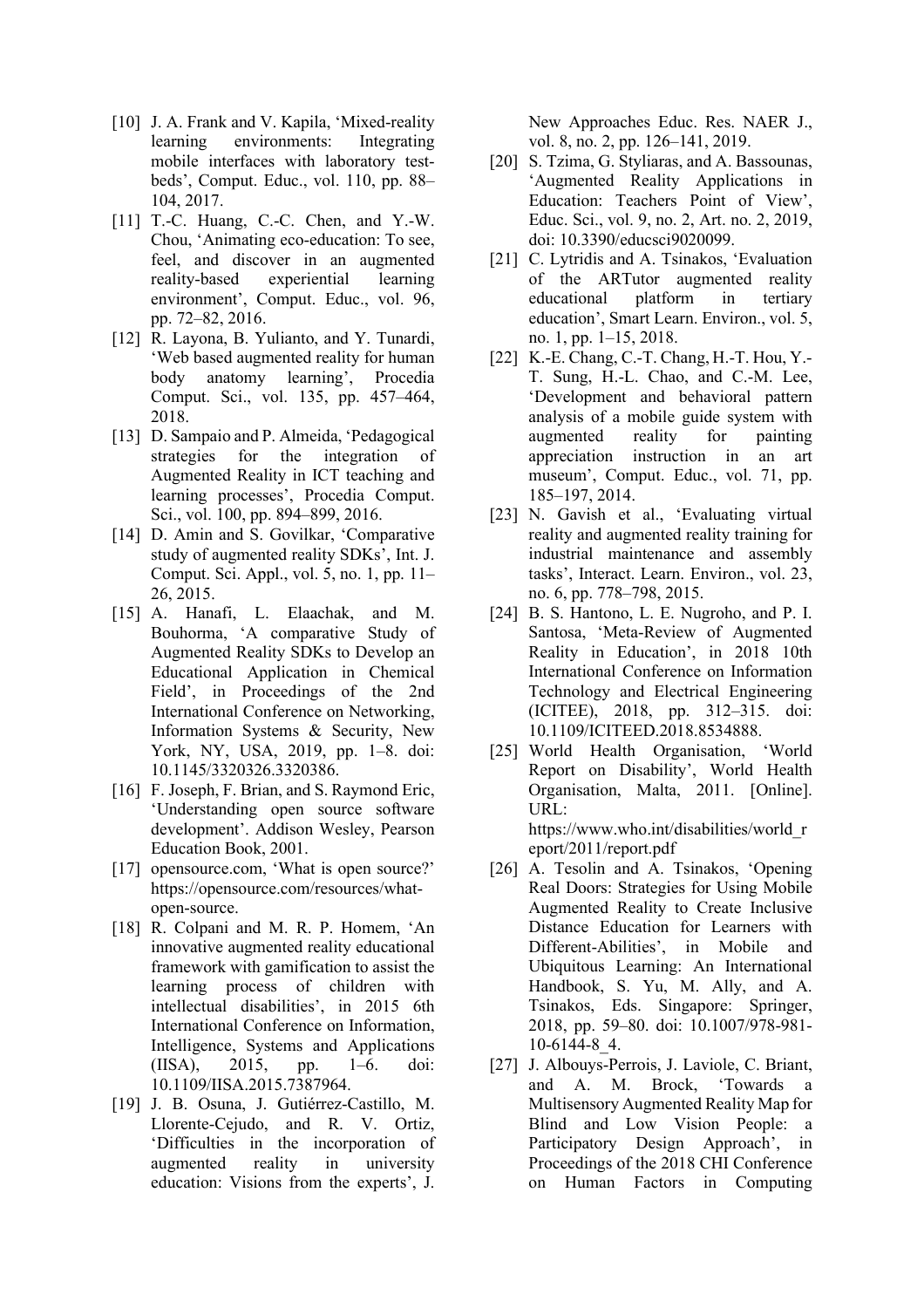Systems, New York, NY, USA, 2018, pp. 1–14. doi: 10.1145/3173574.3174203.

- [28] J. Y. F. de L. Antão et al., 'Use of Augmented Reality with a Motion-Controlled Game Utilizing Alphabet Letters and Numbers to Improve Performance and Reaction Time Skills for People with Autism Spectrum Disorder', Cyberpsychology Behav. Soc. Netw., vol. 23, no. 1, pp. 16–22, 2020, doi: 10.1089/cyber.2019.0103.
- [29] A. Almutairi and S. Al-Megren, 'Preliminary investigations on augmented reality for the literacy development of deaf children', in International Visual Informatics Conference, 2017, pp. 412– 422.
- [30] J. Herskovitz et al., 'Making Mobile Augmented Reality Applications Accessible', 22nd Int. ACM SIGACCESS Conf. Comput. Access., pp. 1–14, 2020, doi: 10.1145/3373625.3417006.
- [31] P. Vanneste, Y. Huang, J. Y. Park, F. Cornillie, B. Decloedt, and W. Van den Noortgate, 'Cognitive support for assembly operations by means of augmented reality: an exploratory study', Int. J. Hum.-Comput. Stud., vol. 143, p. 102480, 2020, doi: 10.1016/j.ijhcs.2020.102480.
- [32] J. L. Bacca Acosta, S. M. Baldiris Navarro, R. Fabregat Gesa, and S. Graf, 'Augmented reality trends in education: a systematic review of research and applications', J. Educ. Technol. Soc. 2014 Vol 17 Núm 4 P 133-149, 2014.
- [33] J. Garzón, J. Pavón, and S. Baldiris, 'Systematic review and meta-analysis of augmented reality in educational settings', Virtual Real., vol. 23, no. 4, pp. 447–459, 2019, doi: 10.1007/s10055- 019-00379-9.
- [34] H.-K. Wu, S. W.-Y. Lee, H.-Y. Chang, and J.-C. Liang, 'Current status, opportunities and challenges of augmented reality in education', Comput. Educ., vol. 62, pp. 41–49, 2013.
- [35] R. E. Mayer, The Cambridge handbook of multimedia learning. Cambridge university press, 2005.
- [36] I. Buchem, R. Klamma, and F. Wild, 'Introduction to Wearable Enhanced Learning (WELL): Trends, Opportunities, and Challenges', in

Perspectives on Wearable Enhanced Learning (WELL): Current Trends, Research, and Practice, I. Buchem, R. Klamma, and F. Wild, Eds. Cham: Springer International Publishing, 2019, pp. 3–32. doi: 10.1007/978-3-319-64301- 4\_1.

- [37] I. Radu, 'Why should my students use AR? A comparative review of the educational impacts of augmentedreality', in 2012 IEEE International Symposium on Mixed and Augmented Reality (ISMAR), 2012, pp. 313–314.
- [38] J. Buchner and J. Zumbach, 'Promoting Intrinsic Motivation with a Mobile Augmented Reality Learning Environment.', Int. Assoc. Dev. Inf. Soc., 2018.
- [39] A. M. Kamarainen et al., 'EcoMOBILE: Integrating augmented reality and probeware with environmental education field trips', Comput. Educ., vol. 68, pp. 545–556, 2013.
- [40] I. Radu, 'Augmented reality in education: a meta-review and cross-media analysis', Pers. Ubiquitous Comput., vol. 18, no. 6, pp. 1533–1543, 2014.
- [41] M. H. Kurniawan and G. Witjaksono, 'Human anatomy learning systems using augmented reality on mobile application', Procedia Comput. Sci., vol. 135, pp. 80– 88, 2018.
- [42] T. H. Chiang, S. J. Yang, and G.-J. Hwang, 'Students' online interactive patterns in augmented reality-based inquiry activities', Comput. Educ., vol. 78, pp. 97–108, 2014.
- [43] M. C. Costa, J. M. Patricio, J. A. Carrança, and B. Farropo, 'Augmented reality technologies to promote STEM learning', in 2018 13th Iberian Conference on Information Systems and Technologies (CISTI), 2018, pp. 1–4.
- [44] E. Liu, Y. Li, S. Cai, and X. Li, 'The effect of augmented reality in solid geometry class on students' learning performance and attitudes', in International Conference on Remote Engineering and Virtual Instrumentation, 2018, pp. 549–558.
- [45] S. Radosavljevic, V. Radosavljevic, and B. Grgurovic, 'The potential of implementing augmented reality into vocational higher education through mobile learning', Interact. Learn.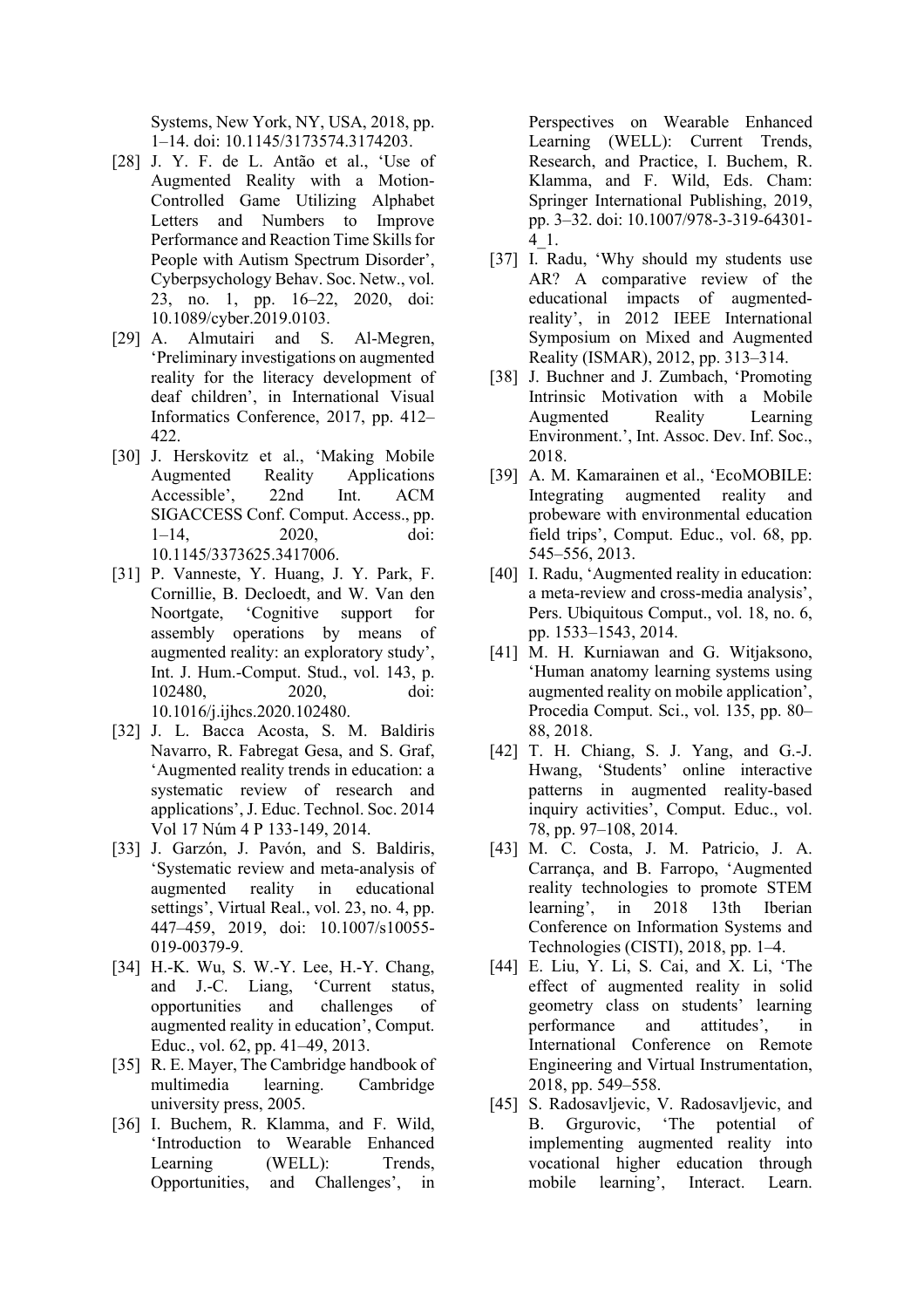Environ., vol. 28, no. 4, pp. 404–418, 2020.

- [46] M. Fidan and M. Tuncel, 'Integrating augmented reality into problem based learning: The effects on learning achievement and attitude in physics education', Comput. Educ., vol. 142, p. 103635, 2019.
- [47] N. Alalwan, L. Cheng, H. Al-Samarraie, R. Yousef, A. Ibrahim Alzahrani, and S. M. Sarsam, 'Challenges and Prospects of Virtual Reality and Augmented Reality Utilization among Primary School Teachers: A Developing Country Perspective', Stud. Educ. Eval., vol. 66, p. 100876, 2020, doi: 10.1016/j.stueduc.2020.100876.
- [48] N. Pellas, P. Fotaris, I. Kazanidis, and D. Wells, 'Augmenting the learning experience in primary and secondary school education: a systematic review of recent trends in augmented reality gamebased learning', Virtual Real., vol. 23, no. 4, pp. 329–346, 2019, doi: 10.1007/s10055-018-0347-2.
- [49] OECD, 'TALIS 2018 Results (Volume I): Teachers and School Leaders as Lifelong Learners'. OECD Publishing, Paris, 2019. [Online]. URL: https://www.oecdilibrary.org/content/publication/1d0bc92 a-en
- [50] F. Caena and C. Redecker, 'Aligning teacher competence frameworks to 21st century challenges: The case for the European Digital Competence Framework for Educators (Digcompedu)', Eur. J. Educ., vol. 54, no. 3, pp. 356–369, 2019.
- [51] A. Dirin and T. H. Laine, 'User Experience in Mobile Augmented Reality: Emotions, Challenges, Opportunities and Best Practices', Computers, vol. 7, no. 2, Art. no. 2, Jun. 2018, doi: 10.3390/computers7020033.
- [52] P. Acosta-Vargas, L. Antonio Salvador-Ullauri, and S. Luján-Mora, 'A Heuristic Method to Evaluate Web Accessibility for Users With Low Vision', IEEE Access, vol. 7, pp. 125634–125648, 2019, doi: 10.1109/ACCESS.2019.2939068.
- [53] S. Kurt, 'Moving toward a universally accessible web: Web accessibility and education', Assist. Technol., vol. 31, no. 4, pp. 199–208, 2019, doi: 10.1080/10400435.2017.1414086.
- [54] E. Lex, 'Directive (EU) 2016/2102 of the European Parliament and of the Council of 26 October 2016 on the accessibility of the websites and mobile applications of public sector bodies', Off. J., pp. 1–15, 2016.
- [55] S. Al-Megren and A. Almutairi, 'User requirement analysis of a mobile augmented reality application to support literacy development amongst children with hearing impairments', J. Inf. Commun. Technol., vol. 18, no. 2, pp. 207–231, 2019.
- [56] W3C Web Accessibility Initiative (WAI), 'Web Content Accessibility Guidelines (WCAG) Overview', Web Accessibility Initiative (WAI), 2018. https://www.w3.org/WAI/standardsguidelines/wcag/.
- [57] F. Wild, C. Perey, B. Hensen, and R. Klamma, 'IEEE Standard for Augmented Reality Learning Experience Models', in 2020 IEEE International Conference on Teaching, Assessment, and Learning for Engineering (TALE), 2020, pp. 1–3.
- [58] W3C Web Accessibility Initiative (WAI), 'XR Accessibility User Requirements', 2021. https://www.w3.org/TR/xaur/.
- [59] XR Association, 'XR ASSOCIATION DEVELOPERS GUIDE', XR Association, 2020.
- [60] M. AlMarzouq, L. Zheng, G. Rong, and V. Grover, 'Open source: Concepts, benefits, and challenges', Commun. Assoc. Inf. Syst., vol. 16, no. 1, p. 37, 2005.
- [61] Open Source Initiative, 'The Open Source Definition | Open Source Initiative', 2007. https://opensource.org/docs/definition.ht ml.
- [62] M. Heron, V. L. Hanson, and I. Ricketts, 'Open source and accessibility: advantages and limitations', J. Interact. Sci., vol. 1, no. 1, pp. 1–10, 2013.
- [63] K. Crowston, K. Wei, J. Howison, and A. Wiggins, 'Free/Libre open-source software development: What we know and what we do not know', ACM Comput. Surv. CSUR, vol. 44, no. 2, pp. 1–35, 2008.
- [64] J. DJurković, V. Vuković, and L. Raković, 'Open Source Approach in Software Development—Advantages and